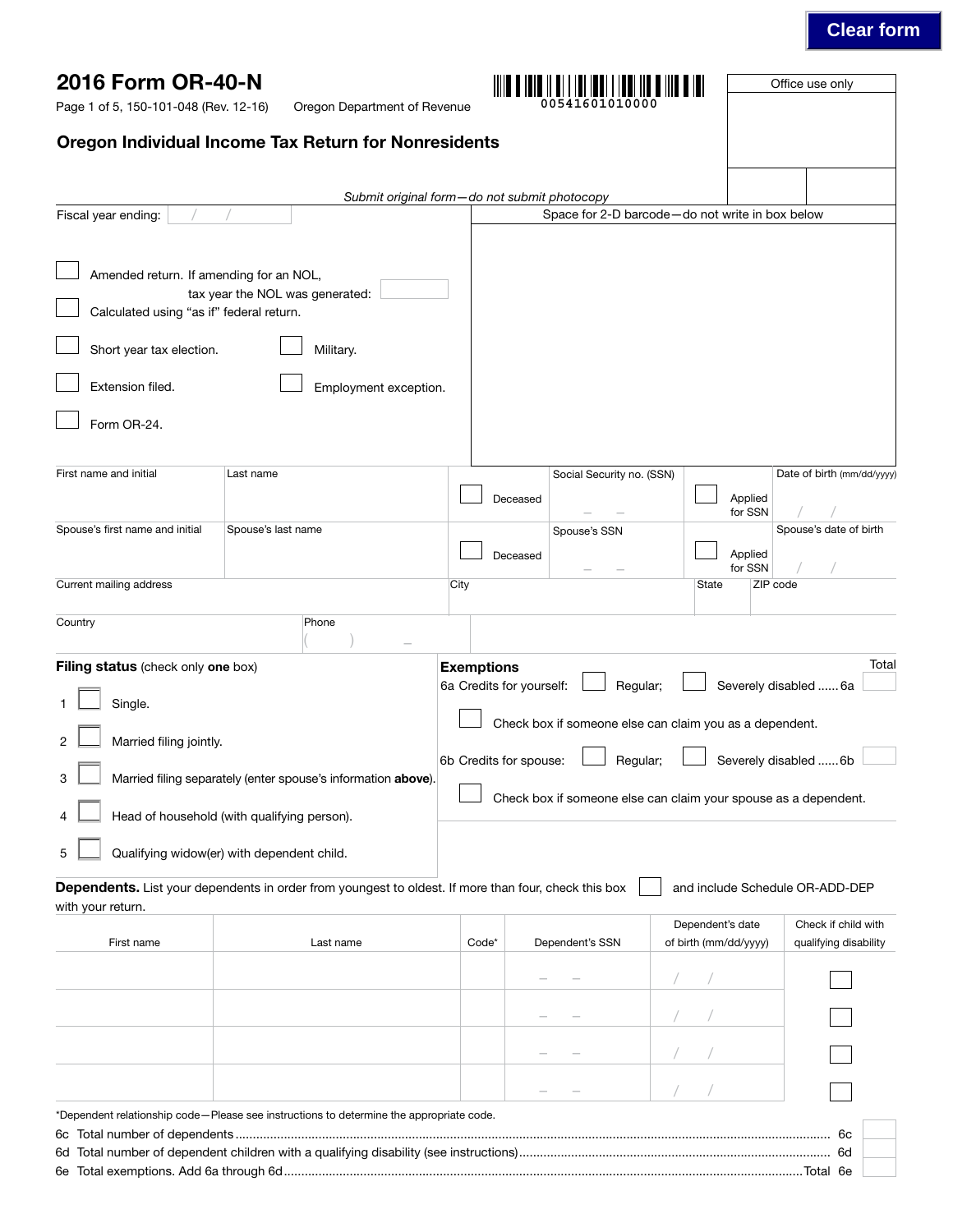Page 2 of 5, 150-101-048 (Rev. 12-16) Oregon Department of Revenue

|                         | ш |
|-------------------------|---|
| n Department of Revenue |   |



Name SSN – –

### Income **Income Federal column (F) Come COVERTIGATE:** Oregon column (S)

|     | Wages, salaries, and other pay for work. <b>Include all Forms W-2</b>  | -7F | . U ( | 7S  | .00  |
|-----|------------------------------------------------------------------------|-----|-------|-----|------|
| 8   | Taxable interest income from federal Form 1040, line 8a                | 8F  | .00   | 8S  | .00  |
| 9   |                                                                        | 9F  | . 00  | 9S  | .00  |
| 10  | State and local income tax refunds from federal Form 1040, line 10 10F |     | . UU  | 10S | .00  |
| 11  |                                                                        |     | . U U | 11S | .001 |
| 12  |                                                                        |     | .00   | 12S | .00  |
| 13. |                                                                        |     | .00   | 13S | .001 |
| 14  |                                                                        |     | . O C | 14S | .00  |
| 15  |                                                                        |     | . 00  | 15S | .00  |
| 16  |                                                                        |     | . O C | 16S | .00  |
| 17  |                                                                        |     | . U U | 17S | .001 |
| 18  |                                                                        |     | . ut  | 18S | .001 |
| 19  | Unemployment and other income from federal Form 1040,                  |     |       |     |      |
|     |                                                                        |     |       | 19S | .001 |
| 20  |                                                                        |     |       | 20S | .00  |

#### Adjustments

| 21 | IRA or SEP and SIMPLE contributions, federal Form 1040,                   |       |     |                  |
|----|---------------------------------------------------------------------------|-------|-----|------------------|
|    |                                                                           | . 00  | 21S | .00'             |
|    | 22 Education deductions from federal Form 1040, lines 23, 33, and 34  22F |       | 22S | .00 <sup>1</sup> |
| 23 |                                                                           |       | 23S | .00              |
| 24 | Deduction for self-employment tax from federal Form 1040, line 27 24F     |       | 24S | .001             |
| 25 | Self-employed health insurance deduction from federal                     |       |     |                  |
|    |                                                                           |       | 25S | .00              |
| 26 |                                                                           | . U ( | 26S | .00              |
| 27 |                                                                           | .uu   | 27S | .00              |
| 28 |                                                                           |       | 28S | .00 <sup>1</sup> |
|    |                                                                           |       | 29S | . 001            |
|    |                                                                           |       |     |                  |

### Additions

| - 30 | Total additions from Schedule OR-ASC-NP, section 2.<br>30F | 30S     |  |
|------|------------------------------------------------------------|---------|--|
| -31  | Income after additions. Add lines 29 and 30.               | $0 + 0$ |  |

### **Subtractions**

| 32 Social Security and tier 1 Railroad Retirement Board benefits included |      |     |
|---------------------------------------------------------------------------|------|-----|
|                                                                           | 32 F |     |
|                                                                           |      | 33S |
|                                                                           |      | 34S |
| 35 Oregon percentage. Line 34S ÷ line 34F (not more than 100.0%) 35       |      |     |

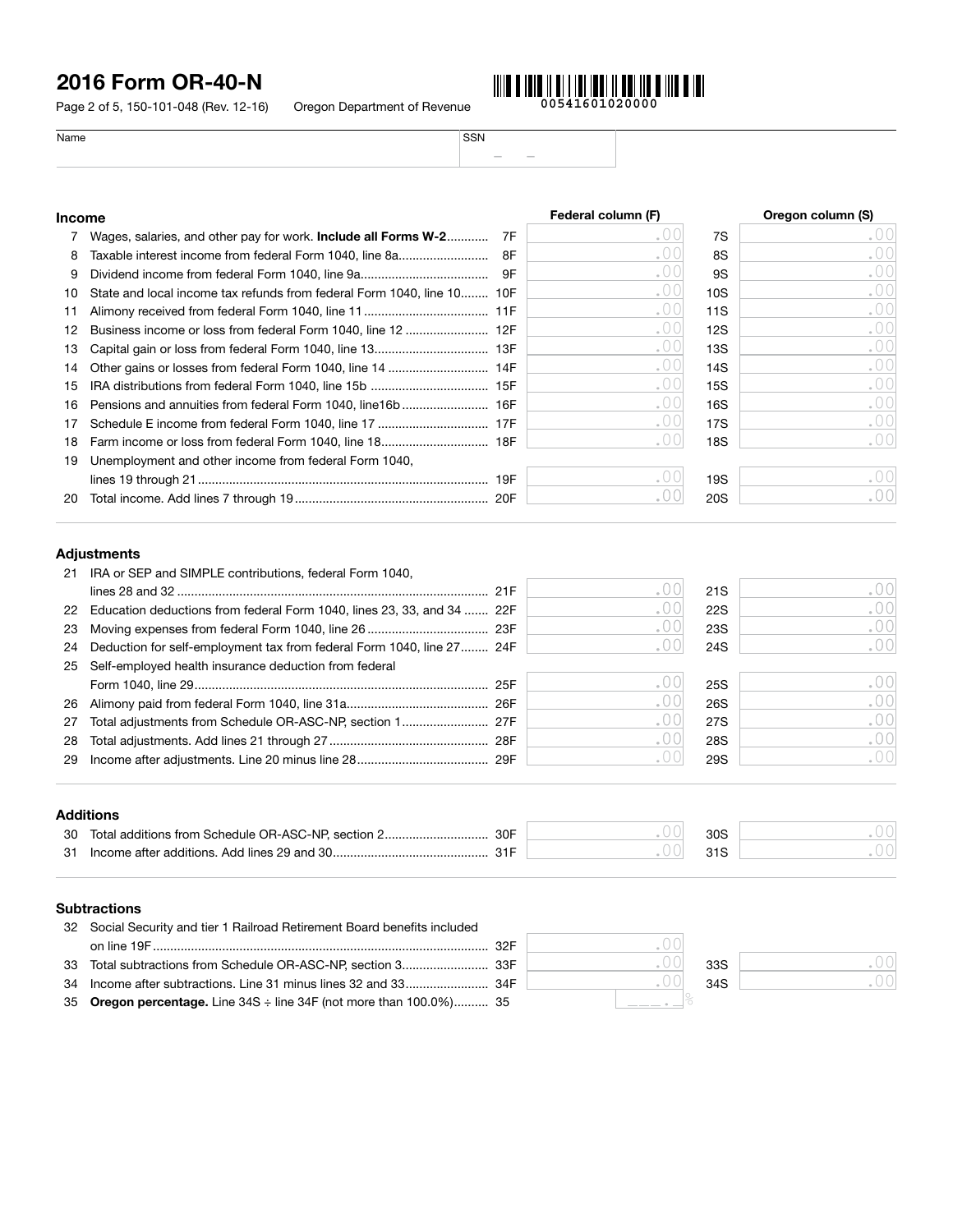Page 3 of 5, 150-101-048 (Rev. 12-16) Oregon Department of Revenue



.00

| Name | <b>SSN</b> |  |
|------|------------|--|
|      | $\sim$     |  |

### Deductions and modifications 36 Amount from line 34S............................................................................................................................................... 36

| 37 | Itemized deductions from federal Schedule A, line 29. If you are not itemizing your deductions, |           |
|----|-------------------------------------------------------------------------------------------------|-----------|
|    | -37                                                                                             | .00       |
| 38 |                                                                                                 | .00       |
| 39 |                                                                                                 | .00       |
| 40 |                                                                                                 | . 00      |
|    | Blind. Your spouse was: 4 65 or older;<br>40a You were:<br>$\Box$ 65 or older:<br>Blind.        |           |
| 41 |                                                                                                 | .00       |
| 42 |                                                                                                 | .00       |
| 43 |                                                                                                 | .00       |
| 44 |                                                                                                 | .00       |
| 45 |                                                                                                 | .00       |
| 46 |                                                                                                 | .00       |
| 47 |                                                                                                 | $\bigcap$ |
|    |                                                                                                 |           |

### Oregon tax

|                          |                                  |                     | 48 |  |
|--------------------------|----------------------------------|---------------------|----|--|
| Form OR-FIA-40-N;<br>48a | Worksheet OR-FCG; 48c    <br>48b | Schedule OR-PTE-NR. |    |  |

| -49 | ЛC        |  |
|-----|-----------|--|
| -50 | - -<br>┚┺ |  |

#### Standard and carryforward credits

|                                                                                                           | -51 | $\Gamma$ ( ) ( ) |
|-----------------------------------------------------------------------------------------------------------|-----|------------------|
|                                                                                                           |     | .001             |
|                                                                                                           |     | .001             |
|                                                                                                           |     | .001             |
| 55 Total carryforward credits claimed this year from Schedule OR-ASC-NP, section 6. Line 55 can't be more |     |                  |
|                                                                                                           |     | .001             |
|                                                                                                           | 56  | $\bigcap$        |
|                                                                                                           |     |                  |

|     | Payments and refundable credits                                                                               |         |
|-----|---------------------------------------------------------------------------------------------------------------|---------|
|     |                                                                                                               | ( ) ( ) |
| 58  |                                                                                                               | .00     |
| 59  | Estimated tax payments for 2016. Include all payments made prior to the filing date of this return, including |         |
|     |                                                                                                               | .001    |
| 60  |                                                                                                               | .001    |
| 61. |                                                                                                               | .001    |
| 62  |                                                                                                               | .00     |
|     |                                                                                                               | .001    |
|     |                                                                                                               |         |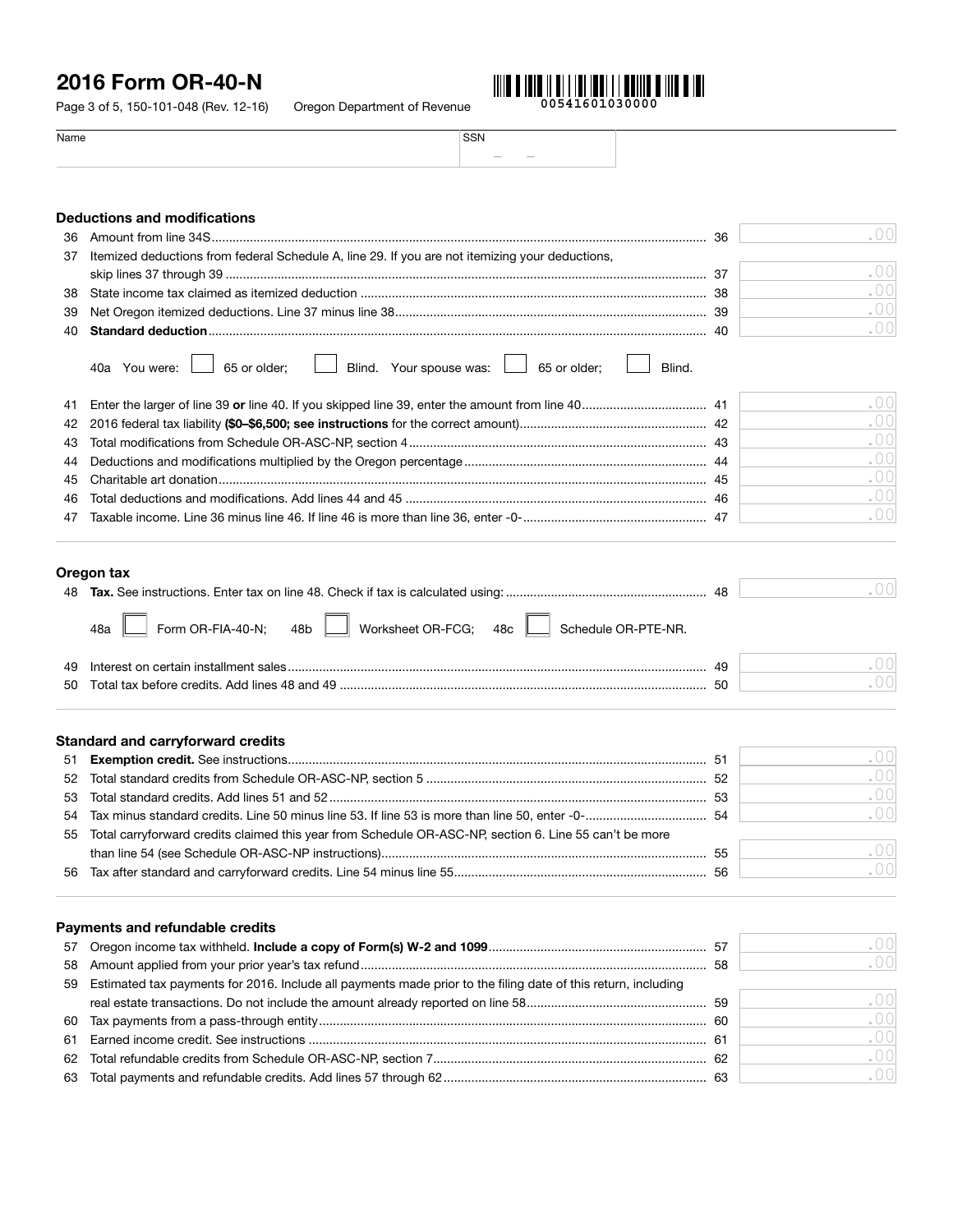Page 4 of 5, 150-101-048 (Rev. 12-16) Oregon Department of Revenue



Name SSN – –

#### Tax to pay or refund

|    | -66 |  |
|----|-----|--|
| 67 | 67  |  |

Exception number from Form OR-10, line 1: 67a Check box if you annualized: 67b

|  | - 00 |
|--|------|
|  | .00  |
|  | .00  |
|  | .00  |
|  | .00  |
|  | .00  |
|  | .00  |
|  | .00  |

#### Direct deposit

76 For direct deposit of your refund, see instructions. Check the box if this refund will go to an account outside the United States:

| Type of account:                   | Savings.<br>Checking; or | Preparer license number, if professionally prepared |
|------------------------------------|--------------------------|-----------------------------------------------------|
| Routing number:<br>Account number: |                          |                                                     |

#### Sign here. Under penalty of false swearing, I declare that the information in this return is true, correct, and complete.

| Your signature                                         | Date           |       |          |  |
|--------------------------------------------------------|----------------|-------|----------|--|
| X                                                      |                |       |          |  |
| Spouse's signature (if filing jointly, both must sign) | Date           |       |          |  |
| X                                                      |                |       |          |  |
| Signature of preparer other than taxpayer              | Preparer phone |       |          |  |
| X                                                      | $\sim$         |       |          |  |
| Preparer address                                       | City           | State | ZIP code |  |
|                                                        |                |       |          |  |

Important: Include a copy of your federal Form 1040, 1040A, 1040EZ, 1040X, 1040NR, or 1040NR-EZ. Without this information, we may adjust your return.

Make your payment (if you have an amount due on line 69)

- Online payments: You may make payments online at www.oregon.gov/dor.
- Mailing your payment: Make your check or money order payable to the Oregon Department of Revenue. Write your daytime phone number, SSN or ITIN, and "2016 Oregon Form OR-40-N" on your check or money order. Include your payment, along with the Form OR-40-V payment voucher, with this return.

#### Send in your return

- Non-2-D barcode. If the 2-D barcode area on the front of this return is blank:
	- Mail tax-due returns to: Oregon Department of Revenue, PO Box 14555, Salem OR 97309-0940.
	- Mail refund and no-tax-due returns to: Oregon Department of Revenue, PO Box 14700, Salem OR 97309-0930.
- 2-D barcode. If the 2-D barcode area on the front of this return is filled in:
	- Mail tax-due returns to: Oregon Department of Revenue, PO Box 14720, Salem OR 97309-0463.
	- Mail refund and no-tax-due returns to: Oregon Department of Revenue, PO Box 14710, Salem OR 97309-0460.